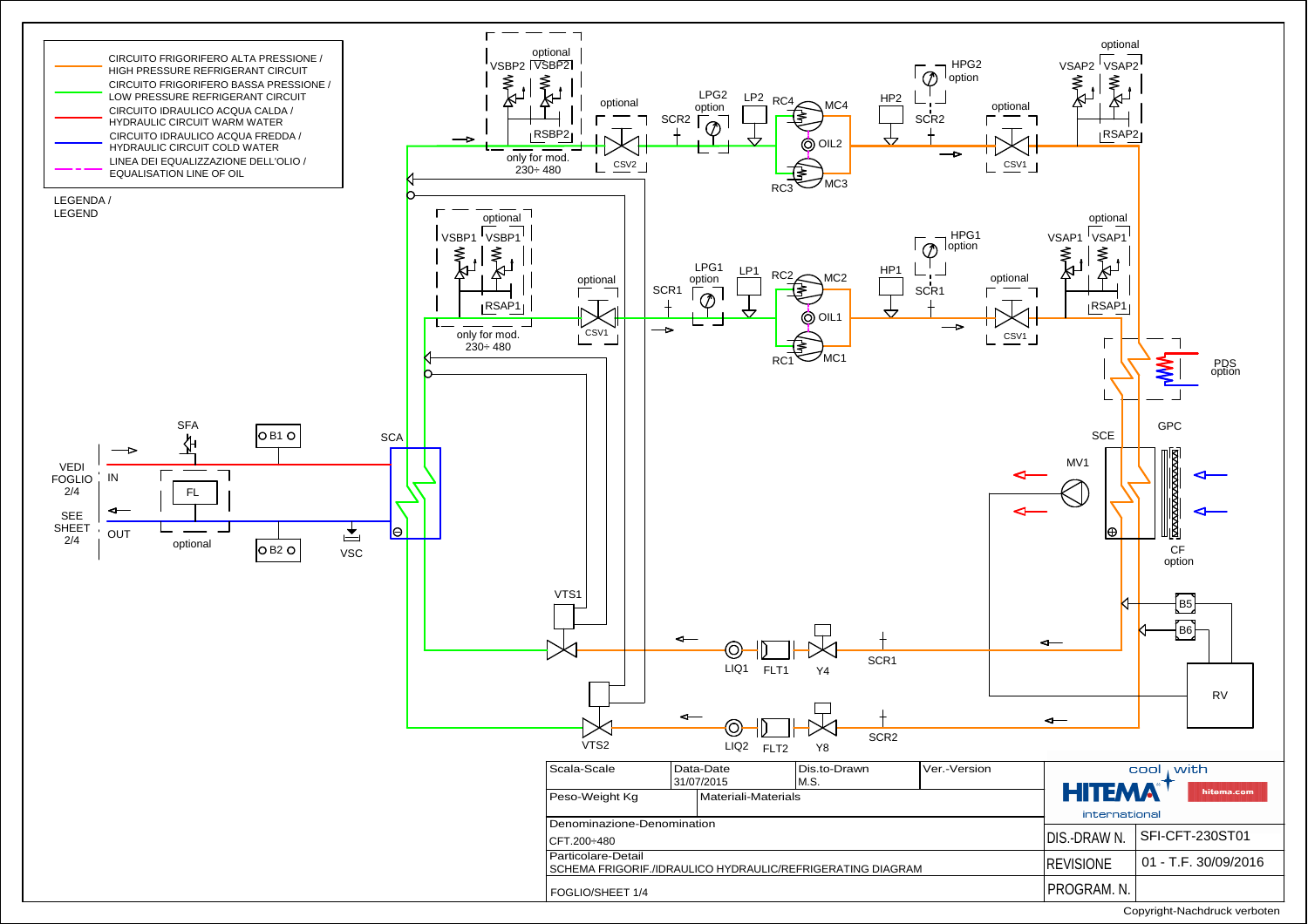

LEGENDA /LEGEND



FOGLIO/SHEET 2/4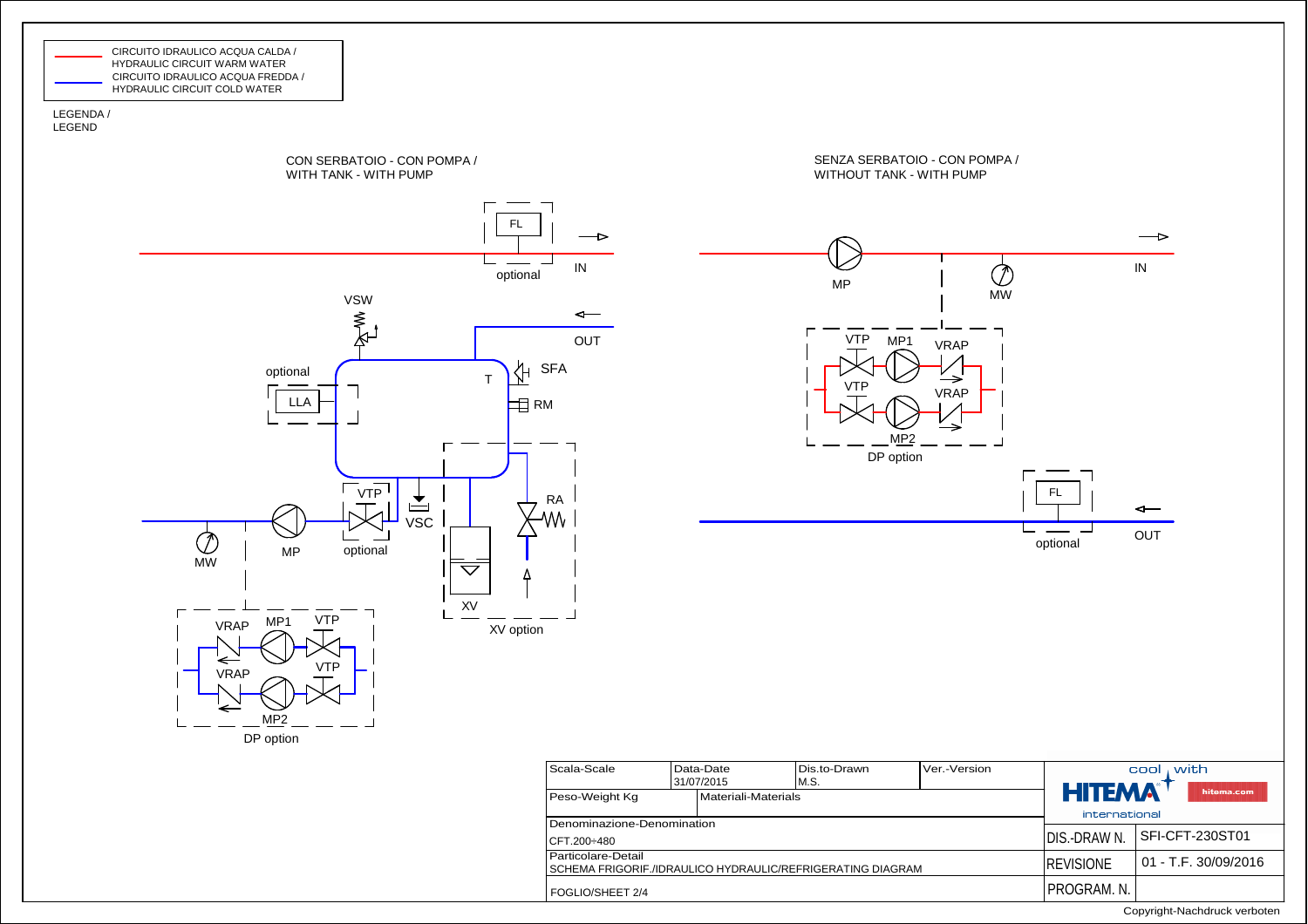| CIRCUITO IDRAULICO / HYDRAULIC CIRCUIT |                                                        |                                                           |                                      |  |  |
|----------------------------------------|--------------------------------------------------------|-----------------------------------------------------------|--------------------------------------|--|--|
| SIGLA / SIGN                           | <b>DESCRIZIONE</b>                                     | <b>DESCRIPTION</b>                                        | <b>NOTE</b>                          |  |  |
| <b>MP</b>                              | ELETTROPOMPA DI PROCESSO                               | PROCESSING PUMP                                           | optional                             |  |  |
| <b>MW</b>                              | <b>MANOMETRO ACQUA</b>                                 | <b>WATER PRESSURE GAUGE</b>                               | optional                             |  |  |
| <b>SCA</b>                             | SCAMBIATORE DI CALORE AD ACQUA (EVAPORATORE A PIASTRE) | WATER HEAT EXCHANGER (BRAZED PLATE EVAPORATOR)            | std                                  |  |  |
| <b>SFA</b>                             | <b>SFIATO DELL'ARIA</b>                                | <b>AIR VENT</b>                                           | std                                  |  |  |
| <b>B1</b>                              | SENSORE TEMPERATURA ACQUA INGRESSO EVAPORATORE         | EVAPORATOR INLET WATER TEMPERATURE SENSOR                 | std                                  |  |  |
| <b>VSC</b>                             | VALVOLA DI SCARICO ACQUA                               | WATER DISCHARGE VALVE                                     | std                                  |  |  |
| B <sub>2</sub>                         | SENSORE TEMPERATURA ACQUA USCITA EVAPORATORE           | EVAPORATOR OUTLET WATER TEMPERATURE SENSOR                | std                                  |  |  |
| <b>FL</b>                              | <b>FLUSSOSTATO</b>                                     | <b>FLOW SWITCH</b>                                        | optional                             |  |  |
|                                        | SERBATOIO DI ACCUMULO                                  | <b>TANK</b>                                               | optional                             |  |  |
| <b>RM</b>                              | TAPPO DI RIEMPIMENTO MANUALE                           | <b>MANUAL FILLING CAP</b>                                 | optional(included in the T option)   |  |  |
| <b>SFAS</b>                            | <b>SFIATO ARIA</b>                                     | <b>AIR VENT</b>                                           | optional(included in the T option)   |  |  |
| <b>VSWS</b>                            | VALVOLA SICUREZZA ACOUA                                | SAFETY WATER VALVE                                        | optional(included in the T option)   |  |  |
| <b>VSCS</b>                            | VALVOLA DI SCARICO ACQUA                               | <b>DISCHARGE WATER VALVE</b>                              | optional(included in the T option)   |  |  |
| <b>LLA</b>                             | ALLARME BASSO LIVELLO ACQUA                            | ELECTRIC FLOAT LOW LEVEL ALARM                            | optional                             |  |  |
| XV                                     | VASO DI ESPANSIONE                                     | RIEMPIMENTO AUTOMATICO CON VALVOLA DI RITEGNO E FILTRO    | optional (included in the XV option) |  |  |
| <b>RA</b>                              | RIEMPIMENTO AUTOMATICO CON VALVOLA DI RITEGNO E FILTRO | AUTOMATIC FEEDER WITH CHECK VALVE AND FILTER INCORPORATED | optional (included in the XV option) |  |  |
| <b>VTP</b>                             | VALVOLA DI INTERCETTAZIONE TRA VASCA E POMPA           | SHUT OFF VALVE BETWEEN TANK AND PUMP                      | optional                             |  |  |
| MP1-MP2                                | ELETTROPOMPA DI PROCESSO                               | PROCESSING PUMP                                           | optional                             |  |  |
| <b>VRAP</b>                            | VALVOLA DI NON RITORNO ACQUA                           | NO RETURN WATER VALVE                                     | optional                             |  |  |



CIRCUITO IDRAULICO ACQUA FREDDA / HYDRAULIC CIRCUIT COLD WATERHYDRAULIC CIRCUIT WARM WATER

CIRCUITO IDRAULICO ACQUA CALDA /

LEGENDA / LEGEND

| Scala-Scale                                                  | Data-Date |            | Dis.to-Drawn  | Ver.-Version        | with<br>cool      |                        |
|--------------------------------------------------------------|-----------|------------|---------------|---------------------|-------------------|------------------------|
|                                                              |           | 31/07/2015 | M.S.          |                     |                   |                        |
| Peso-Weight Kg<br>Materiali-Materials                        |           |            |               | <b>HITEMA</b>       | hitema.com        |                        |
|                                                              |           |            | international |                     |                   |                        |
| Denominazione-Denomination                                   |           |            |               |                     |                   |                        |
| CFT.200÷480                                                  |           |            | IDIS.-DRAW N. | I SFI-CFT-230ST01   |                   |                        |
| Particolare-Detail                                           |           |            |               |                     | <b>IREVISIONE</b> | $01 - T.F. 30/09/2016$ |
| I SCHEMA FRIGORIF./IDRAULICO HYDRAULIC/REFRIGERATING DIAGRAM |           |            |               |                     |                   |                        |
| FOGLIO/SHEET 3/4                                             |           |            |               | <b>IPROGRAM. N.</b> |                   |                        |